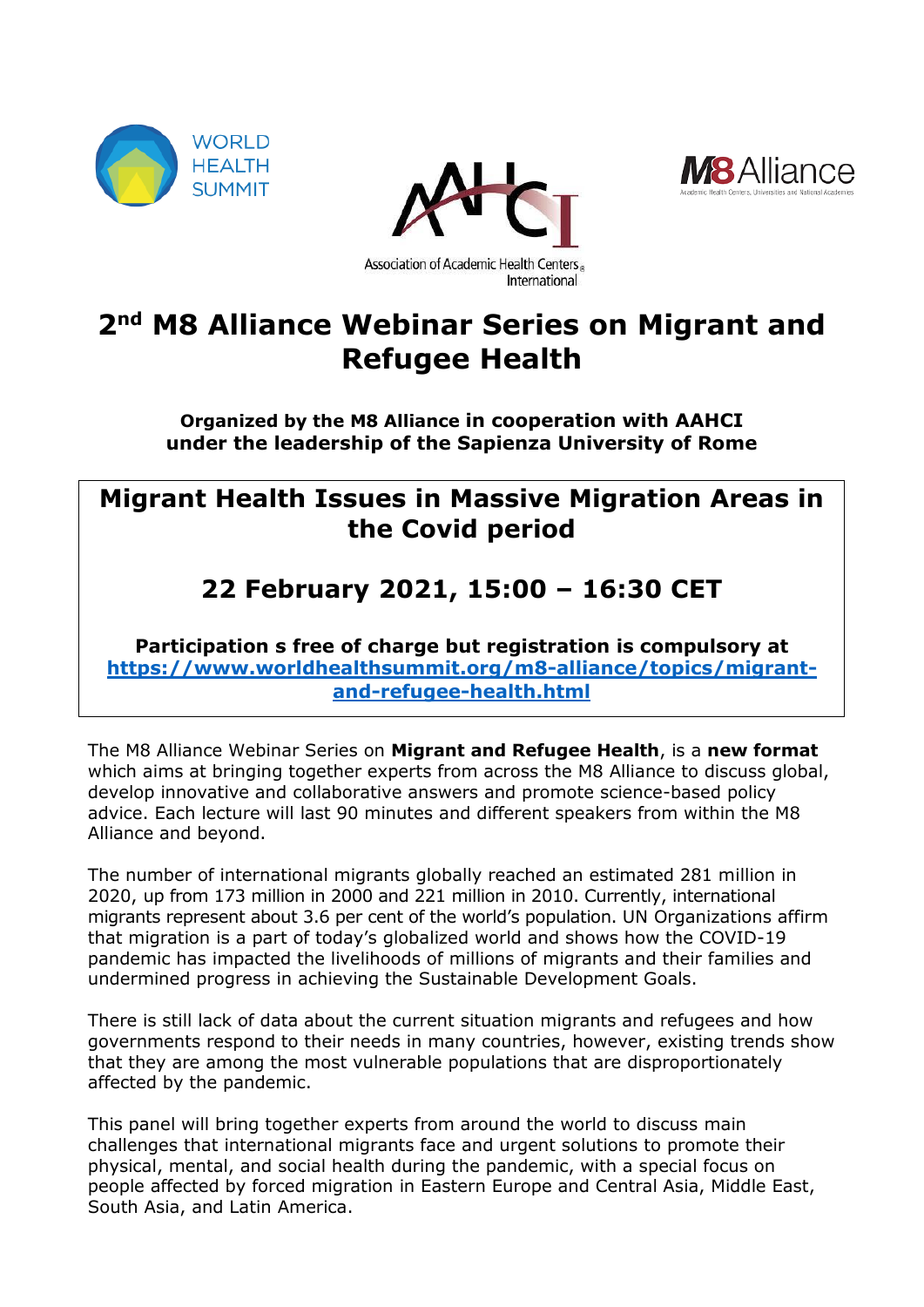## **PROGRAM**

#### **WELCOME ADDRESSES**

**Luciano Saso,** Sapienza University of Rome, Coordinator M8 Alliance Webinar Series on Migrant and Refugee Health, Member of the M8 Alliance Executive Committee and Member of the AAHCI Steering Committee

**Mohamed H. Sayegh,** Chair, AAHCI Steering Committee

**PANEL SESSION chaired by** *Ozge Karadag Caman***,** Senior Researcher, Center for Sustainable Development, Earth Institute, Columbia University

**Refugee Health in the Arab Region: A Regional Challenge with a Global Impact by Shadi Saleh,** PhD MPH, Founding Director, Global Health Institute, Professor of Health Systems and Financing, American University of Beirut, Lebanon

**Refugees' health as a pillar for peace and sustainable health development in Iran by** *Amirhossein Takian* MD MPH PhD FHEA, Professor, Department of Health Management & Economics, Chair, Department of Global Health & Public Policy, Vice Dean, School of Public Health-Tehran University of Medical Sciences (TUMS)- Iran

**The special needs of migrants during the COVID-19 pandemic in Turkey by** *Selma Karabey,* MD, Diploma in Public Health, Professor of Public Health, Istanbul Faculty of Medicine, Istanbul University**,** Turkey

**Impact of Covid-19 on health and health-related determinants among migrants and informal workers in Bangladesh** by *Mobarak Hossain Khan,* Department of Social Relations, Faculty of Liberal Arts and Social Sciences, East West University, Dhaka, Bangladesh

**Latin America international migration trends and policies in light of the coronavirus disease 2019 (COVID-19) pandemic** by *Pedro Góis***,** Professor in Sociology and Methodology at the Faculty of Economics, University of Coimbra (Portugal), Researcher at the Centre for Social Studies (CES). Country expert for the International Organisation for Migration (OIM), Caritas International, The International Centre for Migration Policy Development (ICMPD), European Commission or European Migration Network (EMN)

**Mass migration, pandemic and lack of health protection. The Venezuelan case** by *Claudio R. Brando***,** Director Oficina de Educación y Relaciones Internacionales Hospital universitario San Ignacio, Bogotá, Colombia

#### **Q&A**

**CONCLUSIONS**

#### **Rapporteur**

**Stephen Matlin**, Visiting Professor, Institute of Global Health Innovation, Imperial College London, UK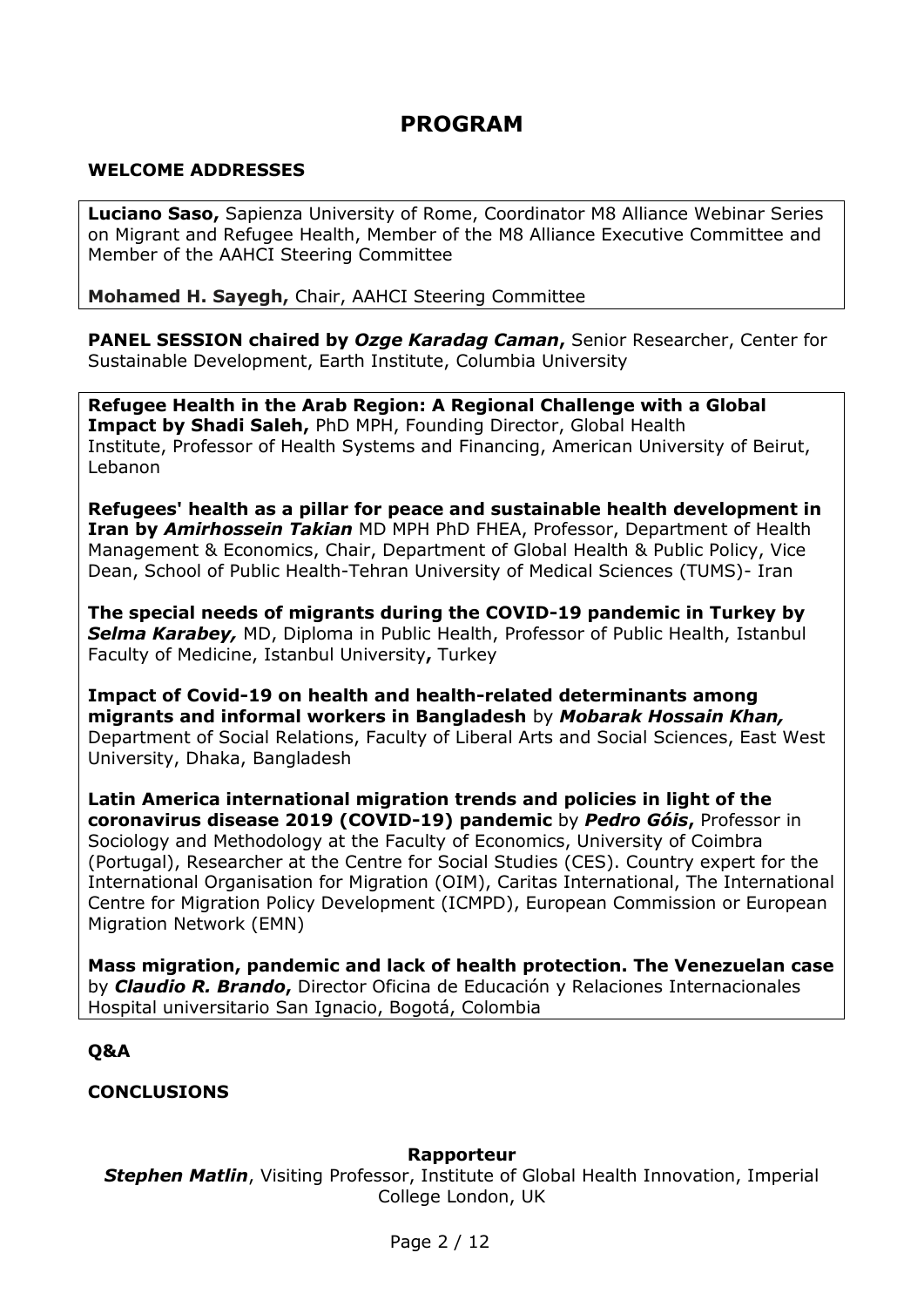## **SPEAKERS**



*Luciano Saso* (Faculty of Pharmacy and Medicine, Sapienza University of Rome, Italy) received his PhD in Pharmaceutical Sciences from Sapienza University in 1992. He is author of more than 250 scientific articles published in peer reviewed international journals with impact factor (SASO-L in [www.pubmed.com,](http://www.pubmed.com/) total impact factor > 800, H-index Google Scholar 47, Scopus 39). He coordinated several research projects and has been referee for many national and international funding agencies and international scientific journals in the last 30 years. Prof. Saso has extensive

experience in international relations and he is currently Vice-Rector for European University Networks at Sapienza University of Rome. In the last 15 years, he participated in several projects and has been speaker and chair at many international conferences organised by the UNICA network of the universities from the Capitals of Europe [\(http://www.unica-network.eu/\)](http://www.unica-network.eu/) and other university associations. Prof. Saso has been Member of the Steering Committee of UNICA for two mandates (2011-2015) and he is currently President of UNICA (2015-2023). Prof. Saso is Member of the Executive Committee of the M8 Alliance of Academic Health Centers, Universities and National Academies [\(https://www.worldhealthsummit.org/m8](https://www.worldhealthsummit.org/m8-alliance.html) [alliance.html\)](https://www.worldhealthsummit.org/m8-alliance.html) and Member of the Steering Committee of AAHCI



*Dr. Mohamed H. Sayegh* served as the Raja N. Khuri Dean of the Faculty of Medicine and Executive Vice President of Medicine and Global Strategy at the American University of Beirut (AUB) from 2009 to 2020. Dr. Sayegh started his career path by obtaining his MD with distinction from the American University of Beirut in 1984. He then moved to USA where he pursued the rest of his training and spent most of his academic career. In 1987, he completed his residency training in Internal Medicine at Cleveland Clinic Foundation in Ohio. By 1990, he completed his research and clinical fellowship in Renal Medicine and Transplantation Immunobiology at Harvard Medical School and the Brigham and Women's Hospital in Boston. He then ascended the academic ranks at Harvard Medical School, from Instructor in

1990, to Assistant Professor in 1992, to Associate Professor in 1997, and full Professor of Medicine in 2004. By 2005, he was awarded the Warren E. Grupe and John P. Merrill Endowed Chair in Transplantation Medicine at Harvard Medical School, and Director of the Schuster Family Transplantation Research Center at the Brigham and Women's Hospital and Boston Children's Hospital. He is currently (starting January 2020) the Special Advisor to the President for Medicine and Health at AUB focusing on new business development outside Lebanon. He also serves as the Senior Advisor on Research in the Middle East and North Africa at the National Institute of Allergy and Infectious Diseases (NIAID) / National Institutes of Health (NIH) to promote NIH funded research in the MENA region. Believing that leadership is about creating leaders, and in addition to his notable achievements, Dr. Sayegh proved to be a distinguished mentor with exceptional training skills when elected as a member of the ASCI, AAP and FRCP. Under his direction, tens of investigators trained and grew to become active leaders in renal and transplant programs worldwide. In recognition of his exceptional efforts, he was awarded the 2008 First Mentoring Award of the AST. Internationally, Dr. Sayegh held a number of leadership positions. He served as Chair of the Scientific Advisory Board and member of the Board of Trustees of the Harvard Dubai Foundation. Currently, he serves on the International Advisory Board for the Hamad Bin Khalifa University and Qatar Foundation. In addition, he is a Board of Trustee member with the University of Sharjah and a member on the Association of Academic Health Centers International (AAHCI) Steering Committee, the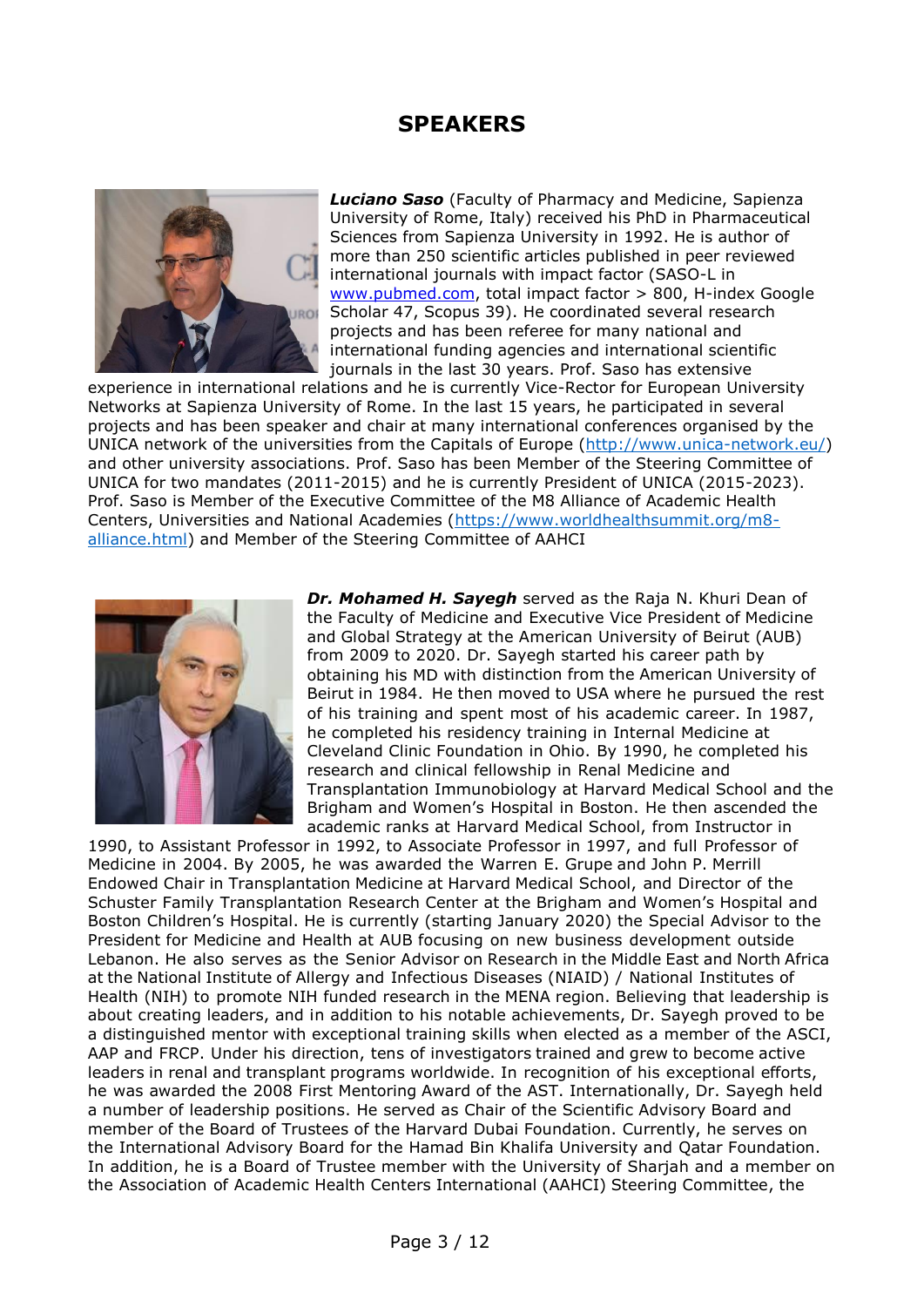Regional Ambassador hosting the AAHCI MENA Regional Office at AUBMC and the Chair Designate of AAHCI.



*Dr. Ozge Karadag Caman* works as a Senior Researcher at the Center for Sustainable Development of the Earth Institute at Columbia University. She also holds an Asssociate Professor of Public Health title in Turkey. Dr. Karadag Caman earned her medical degree at Istanbul University, and her MSc and PhD Degrees in Public Health at Hacettepe University in Turkey. She also holds a postgrad degree in health promotion from the London School of Hygiene and Tropical Medicine. Dr. Karadag Caman has more than 15 years of experience working in multicultural and multidisciplinary teams to conduct research, develop public health policies and programs for different vulnerable/disadvantaged populations. She has worked as a consultant

for numerous UN organizations and European Commission in addition to different governmental and non-governmental organizations. Her

current work focuses on research, advocacy and training activities regarding the effects of the COVID-19 pandemic on the most vulnerable populations including migrants and refugees and how to use innovative outreach approaches and digital technologies to increase access to health information and health care among refugee and disadvantaged local youth in Turkey, Lebanon and Jordan. She is a member of The Lancet COVID-19 Commission Secretariat and the Global Happiness Council.

#### **Refugee Health in the Arab Region: A Regional Challenge with a Global Impact**

#### *Shadi Saleh, PhD MPH*

*Founding Director, Global Health Institute, Professor of Health Systems and Financing, American University of Beirut, Lebanon*

The Arab Region is the epicenter of the humanitarian refugee crisis with approximately onethird of the refugee population around the World coming from this region. What complicates this already dire context is the fact that many refugee source and host countries are fragile, especially in terms of health care systems. In this context, the fragile has to take care of the vulnerable! This presentation discusses the need for a regional outlook and solutions rather than ones that adopt a country-specific approach which already proved to be ineffective and costly. We also argue that the challenge of refugee health in the region has a global implication in terms of direct, e.g. migration to the North among others, and indirect burden, e.g. costs to the UN system and global community. The discussion will present possible approaches that may alleviate some of the burden on refugee health. The proposed approaches combine lowcost innovative solutions and propositions of health system dynamism needed to address challenges.



*Dr. Shadi Saleh* is the Founding Director of the Global Health Institute (GHI) at the American University of Beirut (AUB), the first such institute in the Middle East and North Africa region, and a Professor of Health Systems and Financing at the Faculty of Health Sciences at AUB. Dr. Saleh's areas of expertise are in developing and evaluating innovative interventions for health systems in fragile contexts. He has published over 100 peerreviewed papers and commissioned reports, including publications in the Lancet, American Journal of Public Health and Medical Care among others. Dr. Saleh is an elected board member of the Consortium of Universities in Global Health and represents

GHI on the M8 Alliance. He co-led the Health Systems and Rebuilding Thematic Group in the Lancet Commission on Syria. Dr. Saleh also served as an appointed member of the National Emergency Social Protection Project and the Committee on Universal Health Coverage with the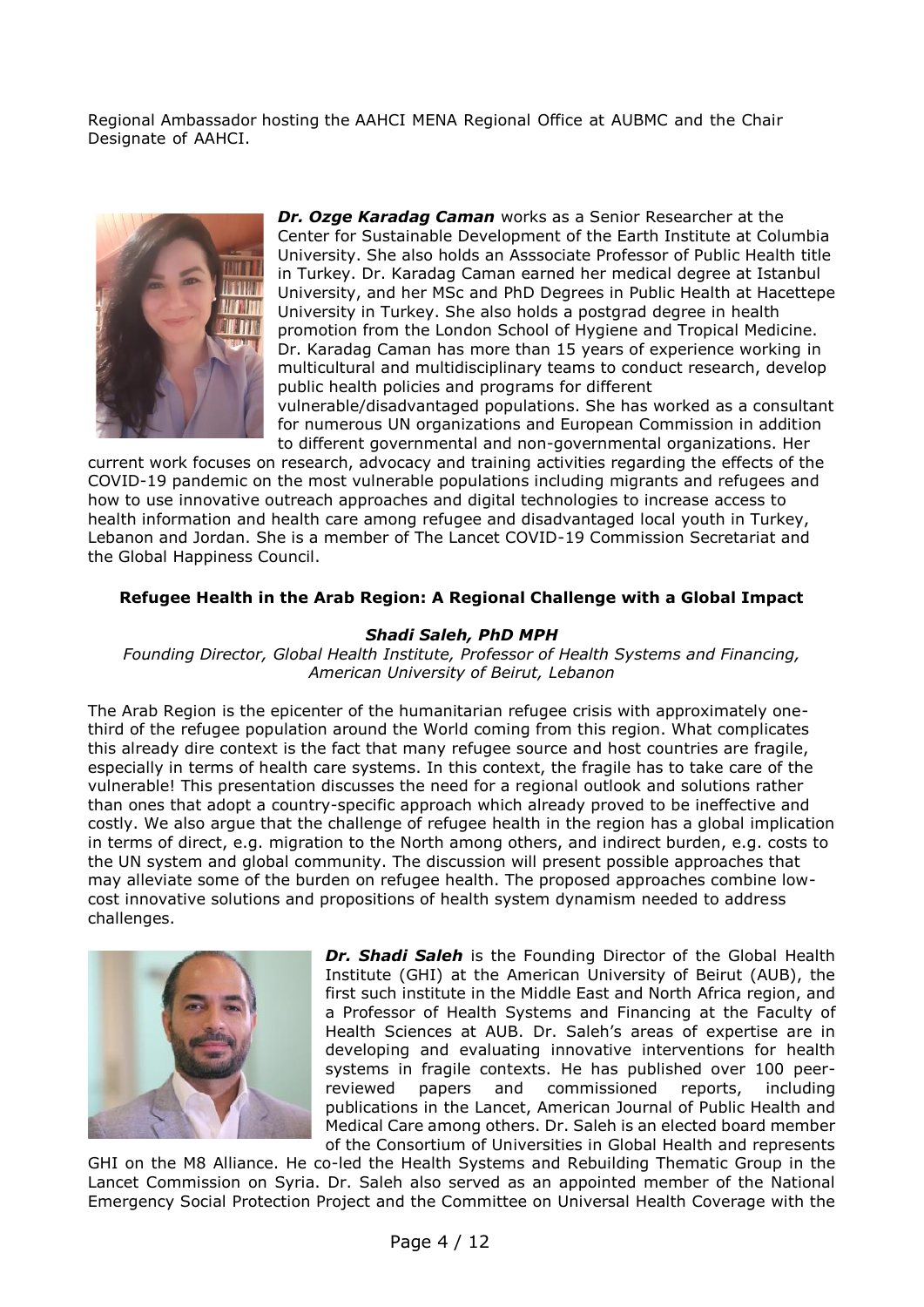Ministry of Public Health in Lebanon. He also serves as a World Bank, WHO and UN advisor for health care financing policy and system strengthening projects. Shadi Saleh holds a PhD in Health Policy (minor in health care finance) from the University of Iowa and a Masters of Public Health (health services administration) and a BS from AUB.

#### **Refugee health as the building block for peace and sustainable development in Iran**

#### **Amirhossein Takian** *MD MPH PhD FHEA*

Professor & Chair, Department of Global Health & Public Policy, School of Public Health, Tehran University of Medical Sciences, Tehran, Iran

Refugees have heterogeneous life experiences as they might have experienced discrimination and marginality before, during, or after travel. As a result, they may face with a higher risk of infectious diseases, non-communicable diseases (NCDs) and mental health problems The greater diversity of refugee population have brought new challenges to the national health care systems, especially for countries like Iran that host millions of refugees. The concept of positive peace, meaning to create and maintain resilience through rule of law and appropriate institutionalization to sustain peaceful societies, might be compromised in these countries due to significant and complex health needs of refugees. Refugees' health is not only a health challenge, but it is considered as a sociopolitical phenomenon to strive for peace and reducing inequity. Providing affordable access to high quality healthcare services is fundamental to achieve the United Nations' vision 2030 of sustainable development goals (SDGs), particularly the concept of universal health coverage (UHC). SDG 3 aims to 'ensure healthy lives and promote well-being for all at all ages', including that of migrants and refugees, while a number of other SDGs incorporate elements relating to health outcomes and migration. Refugees' health can be a big challenge to UHC, across high and middle-income countries alike. Key development issues – such as health, education, labor, gender, and urbanization are among the elements that may affect refugees' population. Improving refugees' health depend on equity, as countries work towards achieving SDGs, particularly those relating to poverty, inequality, hunger and food insecurity, employment and peace. For nearly four decades, Iran has been hosting millions of documented and undocumented refugees. In line with humanitarian action, Iran has prioritized refugees' health by moving beyond its duties and responsibilities set in the <sup>1951</sup> Convention for serving refugees, mostly funded by domestic resources. Since 2015, the government allowed the inclusion of all registered refugees in the universal public health insurance scheme, in line with its ongoing Health Transformation Plan (HTP), the Iran's pathway toward UHC. This talk aims to illustrate the status of refugees and immigrants' access to healthcare and main initiatives to improve their health in Iran and fulfilling the vision of leaving no one behind.



*Amirhossein Takian (MD MPH PhD FHEA)* is Chair and Professor at the Department of Global Health & Public Policy, and Vice-Dean for International Affairs at the School of Public Health (SPH)- Tehran University of Medical Sciences (TUMS), Iran. He is also Advisor for Medical Education Reform and Member of the National Examination Board for Health Policy, Economics and Management, at the Ministry of Health and Medical Education (MOHME)- Iran. Amir is Chief Research Officer

at the Health Equity Research Centre (HERC)- TUMS and TUMS' focal point at M8 Alliance, serving as a member of World Health Summit (WHS) Executive Committee since 2017, and Secretary of 7th World Health Summit Regional Meeting, 2019. From 2013-2018, he was Deputy for International Organizations at the MOHME-Iran, overseeing the relationship between Iran and global organizations, i.e. WHO, UNDP, UN, UNICEF, UNFPA, etc. Dr. Takian is a member of National Committee for Prevention and Control of Non-Communicable Diseases, MOHME, Iran; member of National Academy of Medical Sciences, Iran; member of Steering Committee for National Health Assembly- Iran; member of advisory committee on health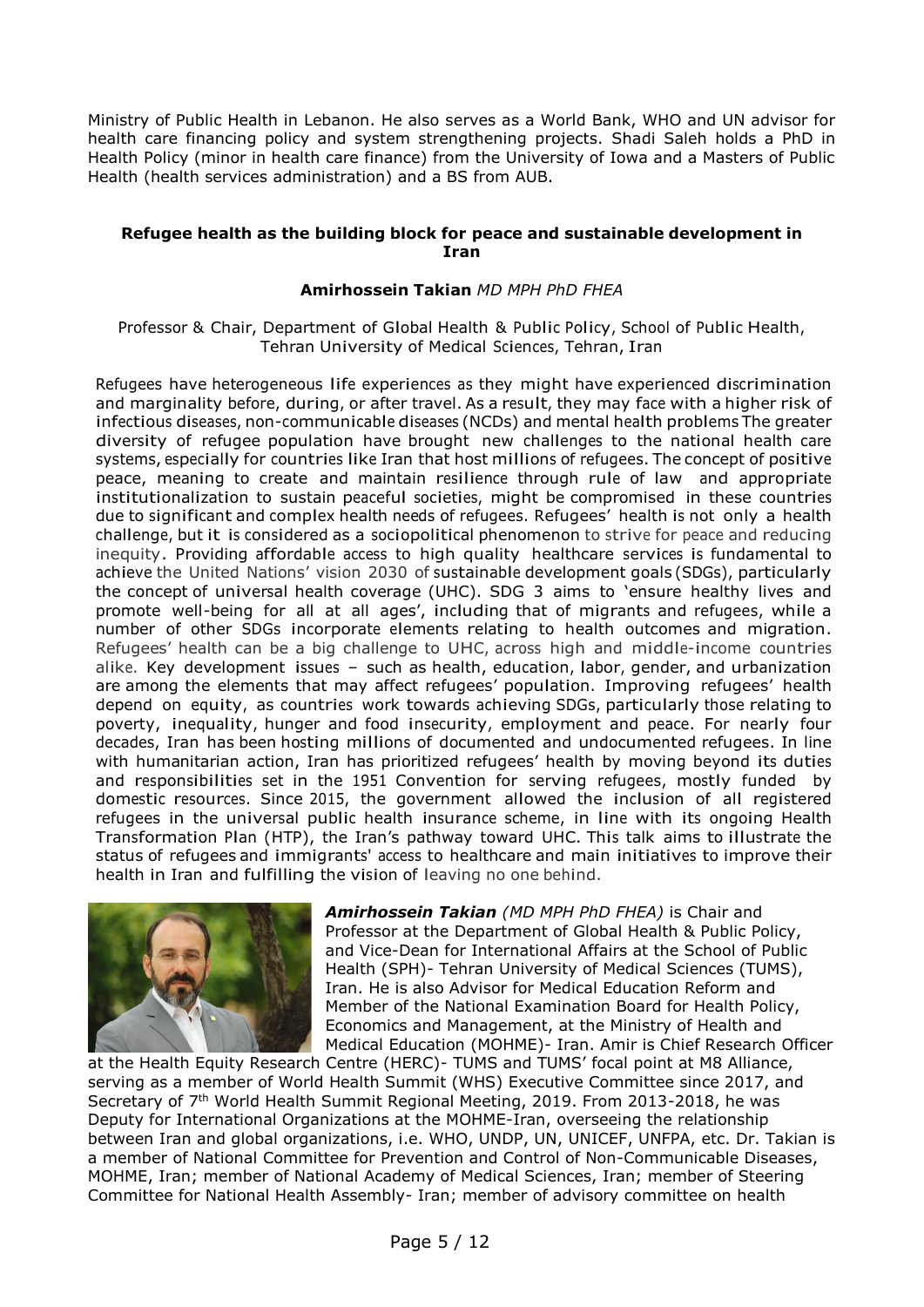information technology (HIT), AcademyHealth- USA; founding member of Supreme Council for Health & Peace Research Center, Shiraz University of Medical Sciences, Iran; member of editorial board at the International Journal of Health Policy and Management; and Associate Editor at the International Journal of Public Health. A physician by training, Prof. Takian has a track record research in health policy analysis in the field of evidence-based policymaking, primary care, global health, non-communicable diseases, universal health coverage, and ehealth. He has published over 90 peer reviewed journal articles, 14 books, 4 book chapters, and 18 commissioned national and international reports. Amir has been a principal investigator in several collaborative research projects at the national and international levels, with the value equivalent to over Seven million Euro. Dr. Takian has supervised/advised over 35 MSc and 42 PhD students, plus two Post-doctorate fellows in Iran and other countries. He has been an invited keynote speaker in tens of global events, i.e. the United Nations, WHO, World Health Assembly, World Health Summit, PMAC, etc., and a frequent Ted speaker. Prof. Takian was awarded the best educational national award of Iran in the field of medical sciences in 2017, the global AMEE award in 2018, the best teacher award of SPH-TUMS in 2019, and the joint international figure of TUMS and Tehran University in 2019. Dr. Takian is a lifetime fellow of Higher Education Academy of the United Kingdom.

#### **The special needs of forced-migrants during the COVID-19 pandemic in Turkey**

#### *Selma Karabey*

#### *Professor of Public Health, Istanbul University, Turkey*

The COVID-19 Pandemic has completely changed daily life around the world. Besides, production, consumption, working styles, human relations and interactions have changed. Rituals such as funerals, weddings, etc., which have an important place in the life of society, either became impossible to do at all or were limited. So is travel between cities and countries. Still, the epidemic does not affect every country and different communities within the country in the same way. In the short term, the pandemic has both deepened existing social inequalities and created new areas of inequality. High income inequality has been called as a social scourge in many ways. Higher inequality leads to worse overall health conditions, which significantly increases vulnerability to COVID-19 deaths. Additionally, lower social cohesion, less social trust, and more political polarization are the other side effects of higher inequality. During the last year, we witnessed that some groups such as women (gender-based inequalities, increased violence against women, increased workload at home, withdrawal from working life, increased unwanted pregnancies), children (inequalities in access to education, increased child neglect and abuse), immigrants (changing immigration policies, admission conditions, deportations, increased stigma and discrimination) and the elderly (increased isolation, difficulty in accessing services, etc.) are deeply affected by the pandemic. In this respect, it is observed that COVID-19 has also evolved into a social disease which has a higher relationship with social factors such as tuberculosis and HIV / AIDS. Irregular migrants, asylum seekers and refugees, which are among the groups most affected by the pandemic and which we will examine more closely, are one of the most risky groups due to their working and accommodation conditions. The refugee groups living in poverty and crowded houses and having difficulties with social distancing, stressprovoking factors such as high levels of uncertainty, increased stigma and discrimination against refugees and asylum seekers among the host community are the major factors which make these groups more vulnerable to the pandemic. According to official numbers, there are approximately 3.65 million Syrians under temporary protection, 400 thousand asylum seekers and refugees under international protection in Turkey. In addition, it is known that there are more than 1 million irregular migrants. It can be said that irregular migrants are the most vulnerable ones among these groups to the epidemic. COVID-19 data releasing by the Turkish Ministry of Health in Turkey do not show some details such as education and income status, ethnicity, immigrant status and so on. The reports do not have the ability to say certain things about most affected groups, including refugees. However, when we look at the international reports and epidemiological data published by different countries, it is not difficult to predict the situation of forced migrants. Immediately after the start of the pandemic, the Turkish Government published a circular announcing that 'COVID-19 related health services' will be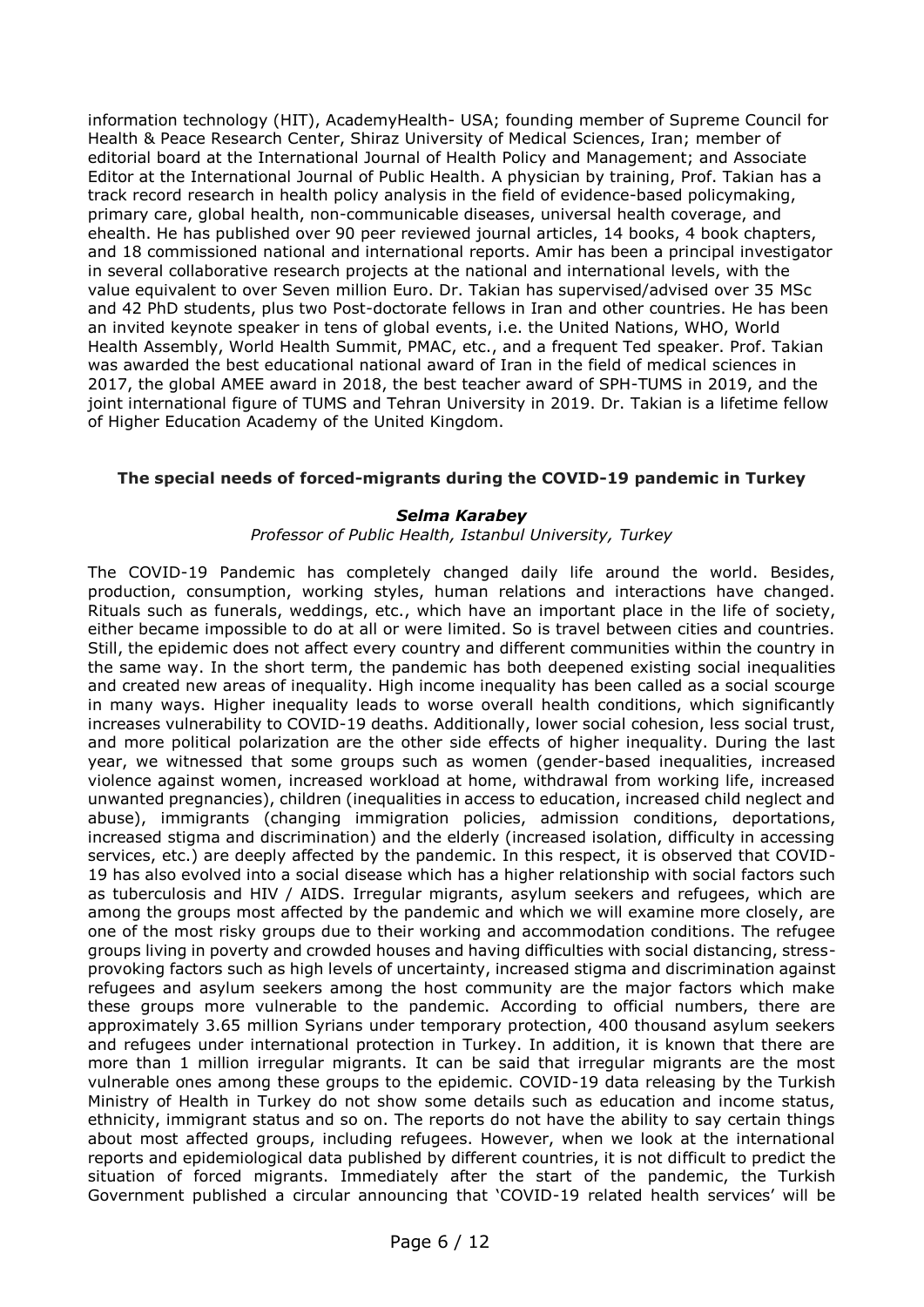provided under the emergency service category for free regardless of registration status, facilitating access to health services during the outbreak for irregular migrants. According to the circular, every individual who approaches a health care center with a suspected case of COVID-19, regardless of their health coverage under the social security system, shall be granted free of charge access to personal protective equipment, diagnostic testing and medical treatment. On the other hand, language barrier, which led to difficulties in accessing health information and social determinants of health emerges again. Unregistered migrants state that they do not want to go to health institutions because of their fears of being deported, being removed from home or being fired. Among the measures to be taken against COVID-19, the importance of social distance is frequently emphasized; however, we know that forced migrants mostly live in large groups in small spaces. Besides, most of refugees whom work with manual labor, cannot find the opportunity to work from home and must continue to work in their workplaces. Undoubtedly, those who are affected by the loss of employment and lose their jobs are in even more difficult situations. Refugees living and working in Turkey was the first who issued these groups. Those who worked in daily work before the epidemic were unable to look for work due to the measures taken during the epidemic period. In researches, it has been determined that refugees who work with lower wages and without job security compared to domestic workers are not able to meet even their basic livelihood needs during the epidemic. In addition, since they work unregistered, they cannot benefit from the financial aid provided by the state, albeit limited. Pandemic has also caused the inequality for refugee children and young people living in Turkey in the field of access to education. Turkish Ministry of National Education stopped face-to-face training shortly after the epidemic started and switched to online education. Unfortunately, children who do not have a suitable working environment at home and do not have computers and internet cannot participate in distance education. Schooling rate, which is already low among immigrant groups, has decreased significantly with the pandemic. It can be said that the inability to access education, which has a very important role in reducing inequalities, will deepen the existing inequalities. The last (2018) Demographic and Health Survey conducted every five years included the Syrian women in reproductive age under the temporary protection status. Data collected by face-to-face interviews with 2.216 married women aged 15-49 show that the total fertility rate is 5.3. This number is 2.8 in Syria, 2.3 in Turkish women. Moreover, 39 percent of young Syrian women between the ages of 15-19, known as adolescents, are either pregnant or have at least one child. Therefore, to meet the quality reproductive health needs of about 1.65 million the Syrian women living in Turkey seems to be even harder since health care services became as pandemic-focused and reproductive health services have disrupted significantly. Considering how they are affected by the pandemic into account the difficult conditions of the refugees, it clearly shows the need for urgent national and international multi-faceted, multilayered interventions. If we want to be societies that "leave no one behind", action must be taken immediately.



*Prof. Selma Karabey* is a graduate of Istanbul Faculty of Medicine and a Public Health Specialist working in the Department of Public Health of Istanbul Faculty of Medicine since 1986. In addition, she has been consulting in various boards of the Ministry of Health, a member of the Competency Board of the Association of Public Health Specialists (HASUDER) and the chair of the "Community Mental Health Working Group" and a member of the National Medical Education Accreditation Board Visit Team. She served as a founding member and board member of the AIDS Prevention Association between 1992-2005, and as the chairman of the board of the Turkish Hospital Infections and Control Association between 2004-2008. Prof. Karabey's current professional interests are "Public mental health", "Vulnerability" and "Advocacy". She has been board member of the BirIZ Association, which has been working in the field of

community mental health since 2016, and a member of the Lancet COVID-19 Commission, Humanitarian Aid, Social Protection and Vulnerable Groups Task Force since October 2020.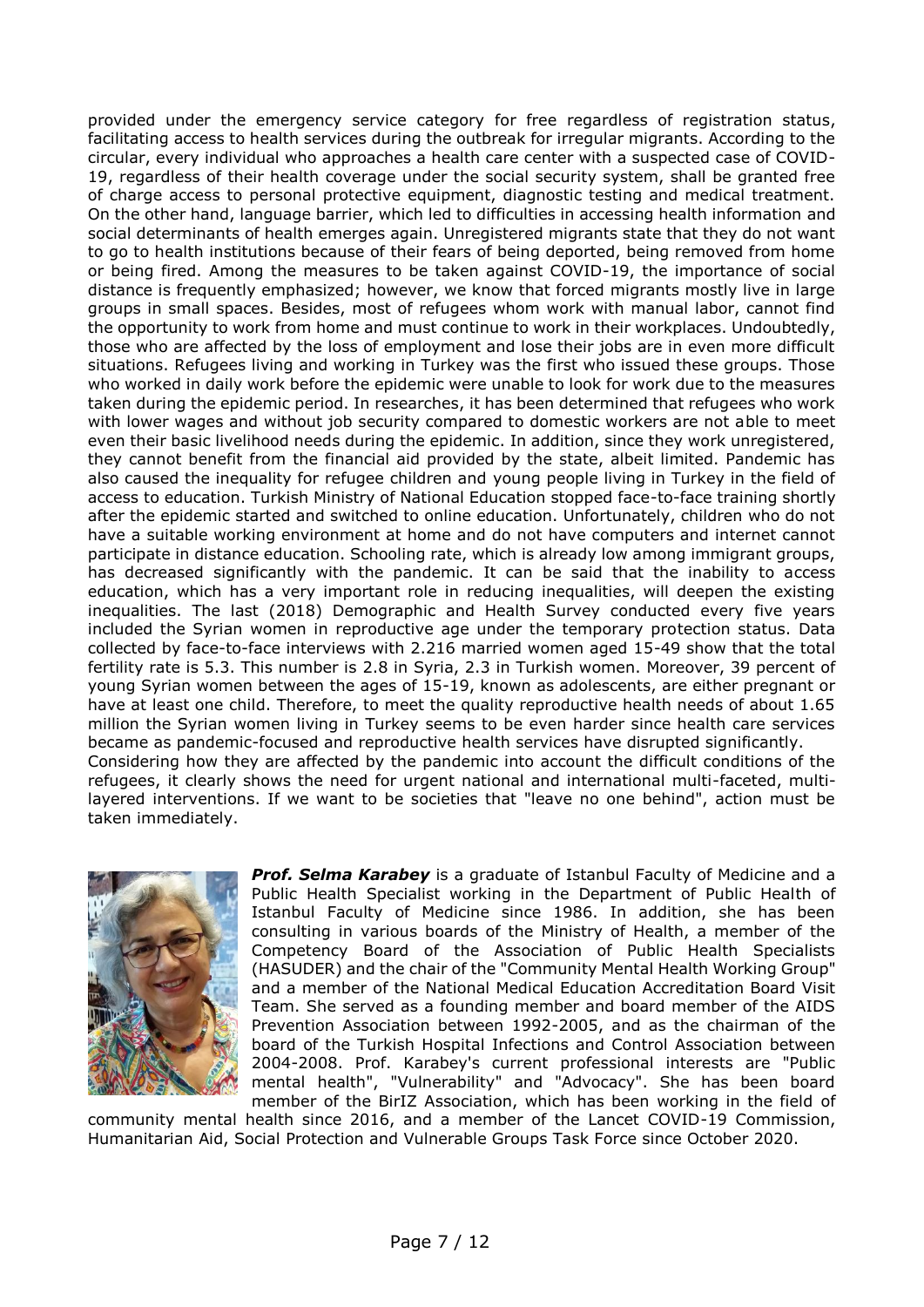#### **Impact of Covid-19 on health and health-related determinants among labor migrants and informal workers in Bangladesh**

#### *Mobarak Hossain Khan*

*Professor and Chairperson, Department of Social Relations, East West University, Dhaka, Bangladesh*

Three cases of Covid-19 were first reported on March 8, 2020 in Bangladesh and the government declared "lockdown" and other containment measures (e.g., social distancing, quarantine, isolation) throughout the country from March 26 to June 1, 2020 to contain this deadly disease. Such containment measures along with high level of panic have affected each and every sector and citizen of Bangladesh including its overseas migrants and foreign people. Available evidence suggest that such impacts are different from sector to sector depending on their nature of activities. Similarly impacts vary from person to person depending on the socioeconomic, demographic, livelihood and environmental conditions of the population. Unfortunately, migrants (domestic and overseas) and informal workers (normally having no job security and employment benefits) including their family members (dependents) in both urban and rural areas are among the severely affected groups by the covid-19. Briefly, this study (based on secondary sources of information) aims (i) to report various impacts of Covid-19 on health and health-related determinants among labor migrants (domestic and overseas) and informal workers (e.g., unskilled and low-wage workers, daily labors) in Bangladesh and then (ii) to highlight some short- and long-term strategies to minimize the impact of Covid-19 among them. Bangladesh is a labor-surplus country with limited job opportunities and hence is one of the major suppliers for overseas labors. Between 10 to 13 million Bangladeshi overseas migrants are working across many (170) countries of the world, mainly (about 60%) in the Middle East and GCC (Gulf Cooperation Council) region. Around one-tenth (11%) of the overseas migrants are working in Asia Pacific region, mostly in Malaysia and Singapore. Most of the Bangladeshi overseas labor migrants are either unskilled or semi-skilled and they are facing various problems attributed to covid-19. A significant number of overseas labor migrants have been sent back to Bangladesh due to various containment measures of covid-19 in host countries and many are in constant fear of being sent back for the same reasons. Some of the major challenges, which are reported by overseas labor migrants and their dependents, are declining job opportunities in the host countries, uncertainty in job continuation, uncertain future for returnee migrants, expiration of visas for aspirant migrants, and economic uncertainty/struggle. Like overseas labor migrants, the total number of domestic migrants, informal workers and their dependents are huge in Bangladesh, and their livelihoods and economic conditions are severely disrupted by multiple impacts of covid-19, which may include e.g., joblessness due to job termination and narrowed job markets, limited cash flow to the family members due to wage-cut or loss of income sources for workers. The abovementioned uncertainties and challenges are negatively influencing (directly and indirectly) health outcomes (e.g., poor mental well-being, stress, anxiety, domestic violence) and health-related determinants (e.g., job, income, poverty, remittance, food, nutrition, stigmatization, discrimination, and health insurance) of the labor migrants and informal workers including their dependents through complex mechanisms. Finally, various short- and long-term strategies, that have already been implemented to mitigate overall impacts of Covid-19 for the labor migrants and informal workers in Bangladesh, will be highlighted. The potential areas for future research collaborations will also be highlighted.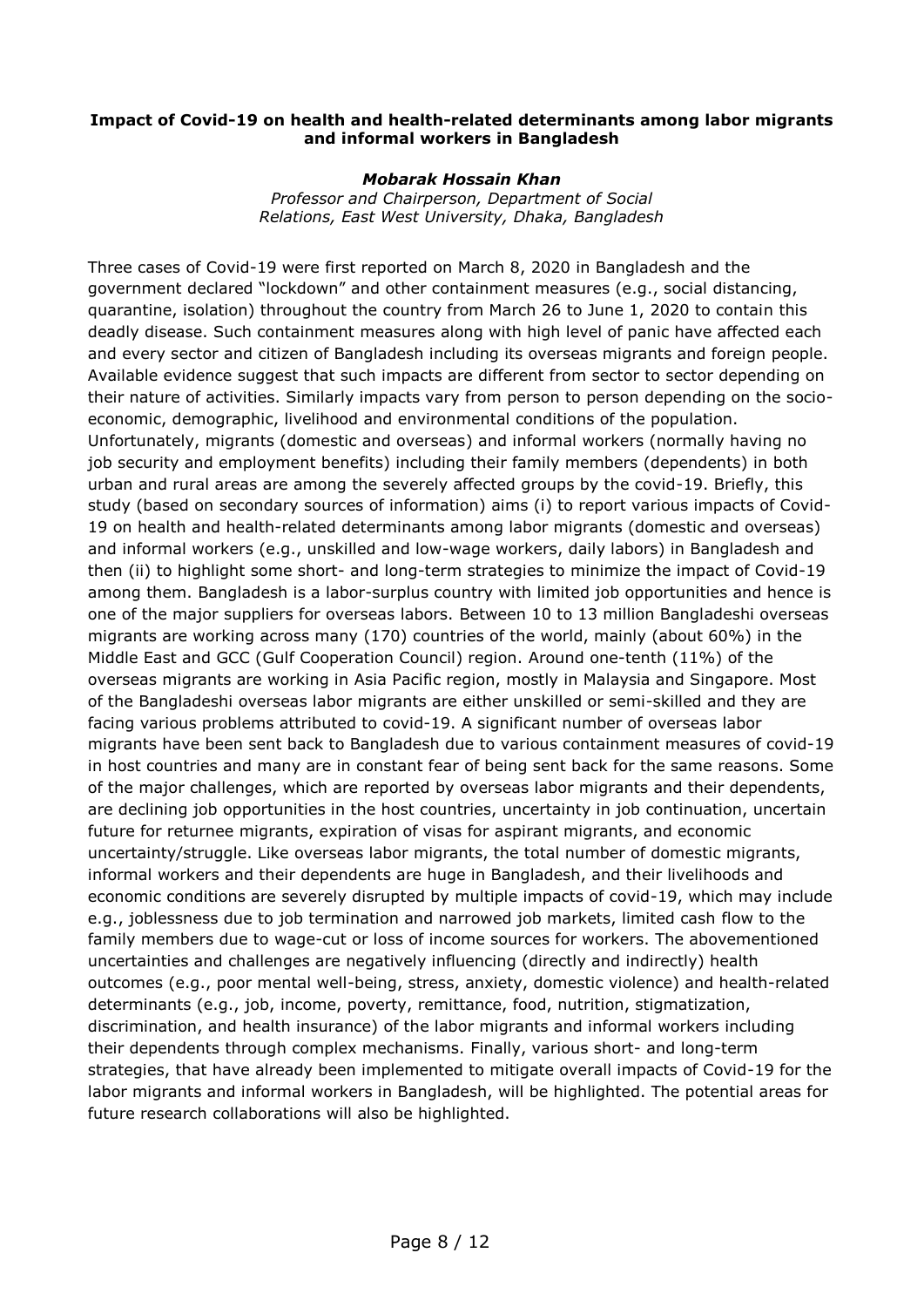

**Dr. Md. Mobarak Hossain Khan** is a Professor and the Chairperson of the Department of Social Relations at East West University (EWU), Bangladesh. The period of his teaching and research experience at universities is over 25 years. Before joining at EWU on January 2018, he occupied several faculty and research positions at Bielefeld University School of Public Health (Germany), Sapporo Medical University (Japan), King Faisal University (Saudi Arabia) and Bangladesh Agricultural University and Jahangirnagar University (Bangladesh) since 1993. He finished his Habilitation (2017) in urban health from Bielefeld University, Germany; PhD (2007) in public health from Sapporo Medical University, Japan; MSc (2000) in Community Health and Health Management from Heidelberg University, Germany; MSc

(1992) and BSc (1991) in Statistics from Jahangirnagar University, Bangladesh. He received various prestigious scholarships namely Monbukagakusho (Japanese government) scholarship for PhD in Japan (2002-2007), DAAD scholarship for MSc in Germany (1999-2000), University grant commission scholarship (1990) for and University talent pool scholarship (1990) for outstanding performance in the bachelor examination in Bangladesh. Public health and epidemiology (urban health, refugee health, slum health, migrant health, healthcare services focusing on Bangladesh), biostatistics, research methodology, and population studies are major areas for his teaching and research. He already supervised many post-graduate research students in Bangladesh and abroad. His total number of publications is over 130 including an edited book (2011) on urban health in megacities (Springer). He attended many international conferences and professional trainings or workshops held in China, Germany, India, Japan, Nepal, Netherlands, Portugal, Saudi Arabia, Spain, Sweden, Switzerland, Turkey, United Kingdom and United States of America including Bangladesh. He received various research grants from various sources located in Bangladesh, Germany, and Japan. He is also strongly connected with many national and international scientists because of his long-term research/teaching records in Bangladesh and abroad.

#### **Latin America international migration trends and policies in light of the coronavirus disease 2019 (COVID-19) pandemic**

#### *Pedro Góis*

*Professor in Sociology and Methodology at the Faculty of Economics, University of Coimbra, Portugal* 

The pledge to leave no one behind has been essential in making the plight of the need to include people on the move, indigenous people, migrants and refugees in national health-care systems worldwide. This was the case in Lesvos or in South Sudan, in Palestine as in Australia, in the European Union or in the US. In Latin America the current situation of migrants tends to be far more complex than elsewhere. Vulnerability in contexts of human mobility is social invisible, because migrants are (still) on the move (in caravans or isolated), because their just arrived to the countries of destination, because indigenous, migrants, and refugees are physically present in communities yet socially excluded in every other way. Those indigenous, migrants, refugees or people on the move tend to have little access to social protection and health care and, in most countries, are excluded from the national health care systems. They tend to be informal workers, they are marginalised and overcrowded in overpopulated urban settings and they are experiencing the many aspects of deep poverty and radical social exclusion. The economic activity halt, due to the COVID-19 crisis that entails social distancing and an indefinite shutdown of restaurants, hotels and shops, has increased the vulnerability of migrants in the different countries of the region. Leaving no one behind in Latin America during the COVID-19 pandemic means that governments, international organizations, NGO's and other stakeholders alike should take responsibility for immigrants' welfare, through immediate actions (like include those individuals in vaccination plans) and social, public health, and immigration policies in the long term.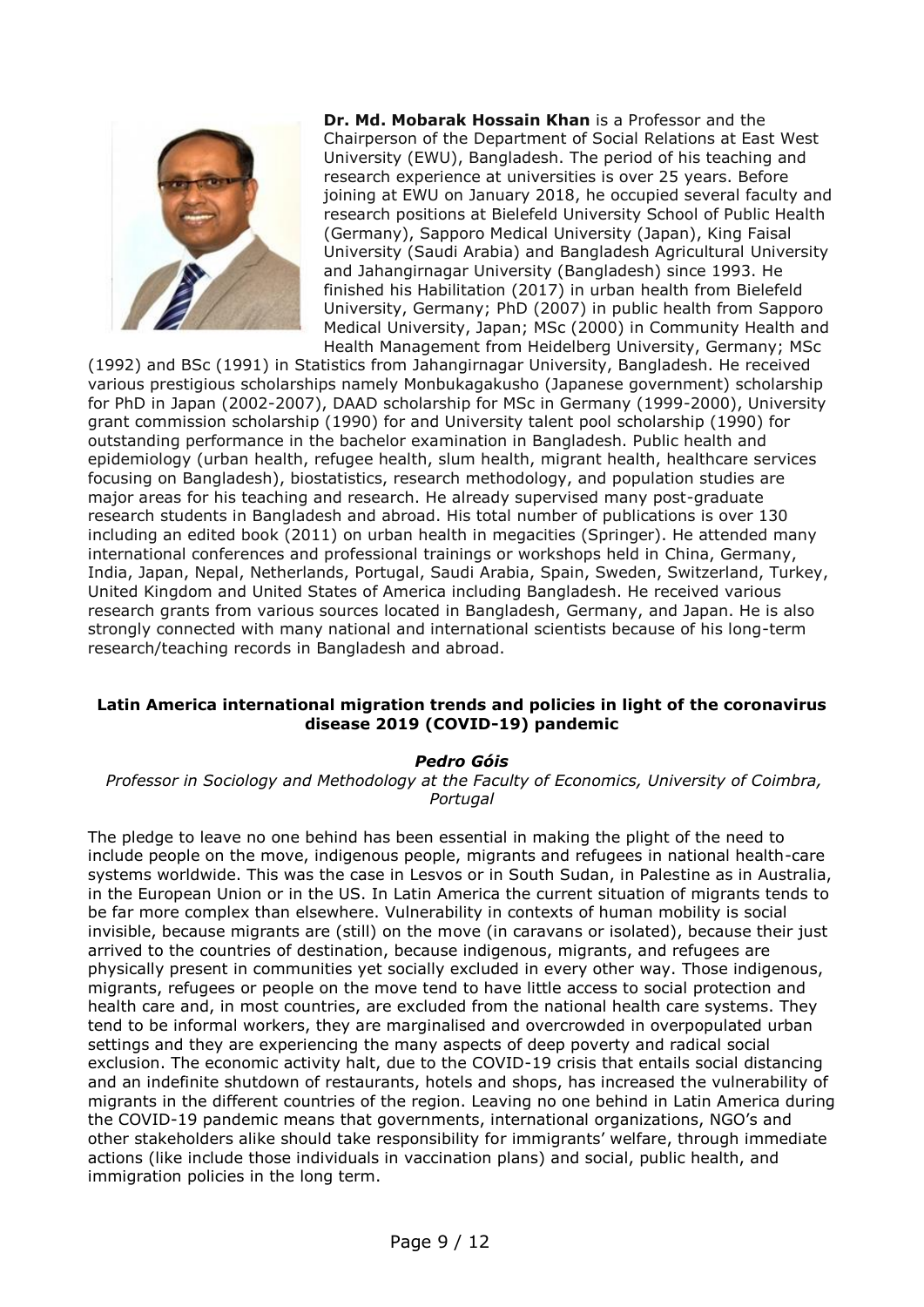

*Pedro Góis* is a Professor in Sociology and Methodology at the Faculty of Economics, University of Coimbra, and a Researcher at the Centre for Social Studies (CES). He is an expert in sociology of migration and quantitative methodologies, Recently he was consultant or country expert for the International Organization for Migration (OIM), Caritas, ICMPD, European Commission or European Migration Network (EMN. His most recent research-driven publications used quantitative and qualitative methodologies and include papers and books on: refugees in Europe; Venezuelans in Latin America; Portuguese immigration and emigration; Brazilian migration; and diasporic engagement practices and policies.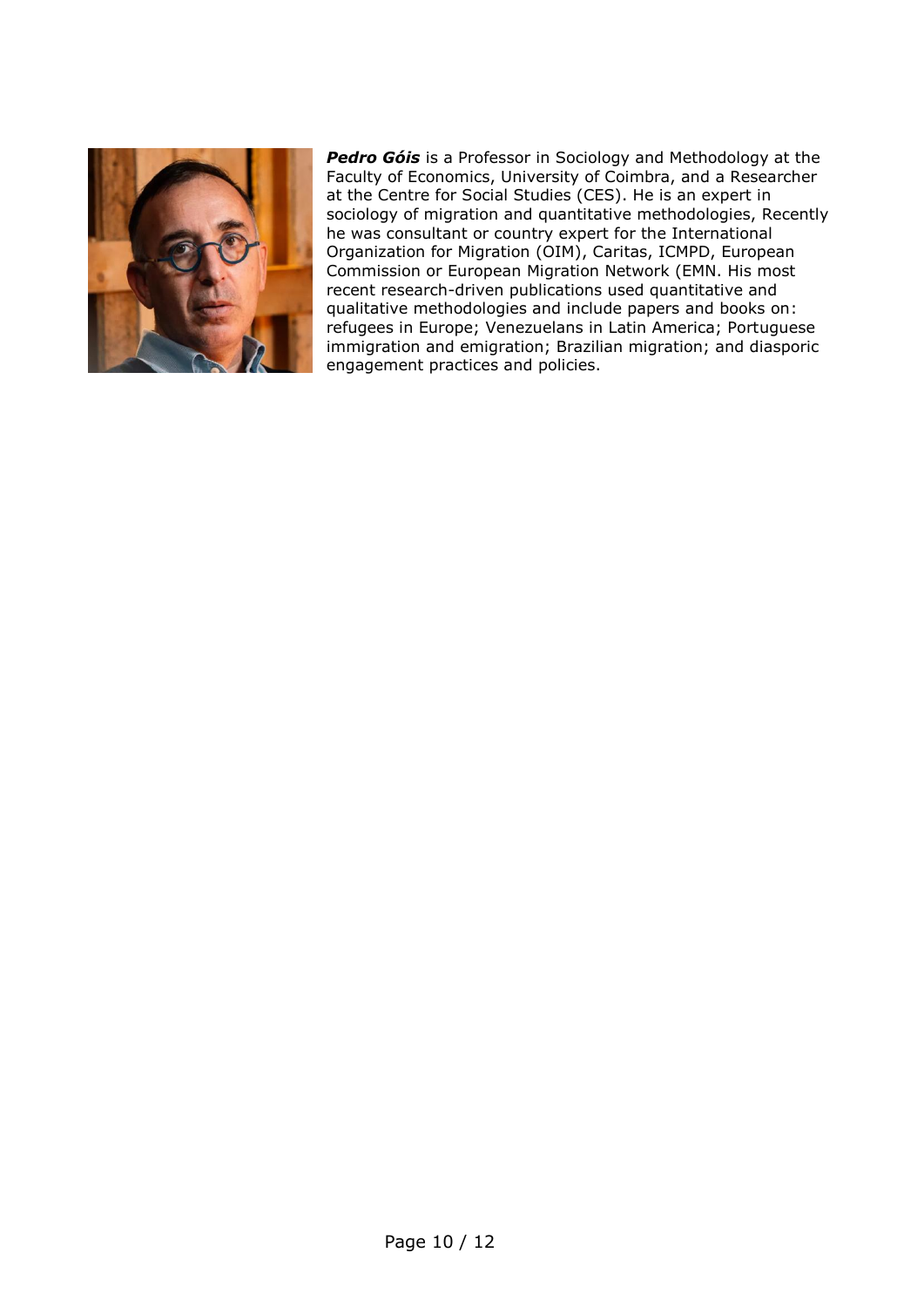#### **Mass migration, pandemic and lack of health protection. The Venezuelan case**

#### *Claudio R. Brando*

Pontificia Universidad Javeriana-Hospital Universitario San Ignacio, Bogota, Colombia

The internal political situation that has led to the massive migration of Venezuelans has not changed, but the economic crisis in the receiving countries, produced by the Covid-19 Pandemic, has conditioned new flows of migrants despite the closure of borders, with additional implications for health and political decisions related to vaccination of unregistered migrants.



**Claudio R. Brando,** MD, General and Gastrointestinal Surgeon, Chief Academic Officer, (CAO) Universidad Javeriana- Hospital Universitario San Ignacio Bogota Colombia. Advisor for Latin America of the Association of Academic Medical Centers and Member of the Commission for Human Talent in Health of the Ministry of Health in Colombia.



**Professor Stephen Matlin** is a Visiting Professor in the Institute of Global Health Innovation at Imperial College London, Senior Fellow in the Global Health Centre at the Graduate Institute of International and Development Studies, Geneva and Secretary of the International Organization for Chemical Sciences in Development. Educated at Imperial College London as an organic chemist, Stephen worked in academia for over 20 years, including as Professor of Biological Chemistry at City University London and at Warwick University, researching in areas including medicinal chemistry and collaborating with the WHO Special Programmes in human reproduction and tropical diseases. This was followed by periods as Director of the Health and Education Division in the Commonwealth Secretariat, as Chief Education Adviser at the UK Department for International Development

and as Executive Director of the Global Forum for Health Research in Geneva. He was a cofounder and co-chair of Global Health Europe. In 2015-2020 he was co-principal investigator of a project on the European dimension in the global effort to eradicate polio, based at the Global Health Centre in Geneva and supported by the Bill and Melinda Gates Foundation. He has coauthored a number of reports on the health of migrants and refugees, including a major review in *[Public Health Reviews](https://doi.org/10.1186/s40985-018-0104-9)*.